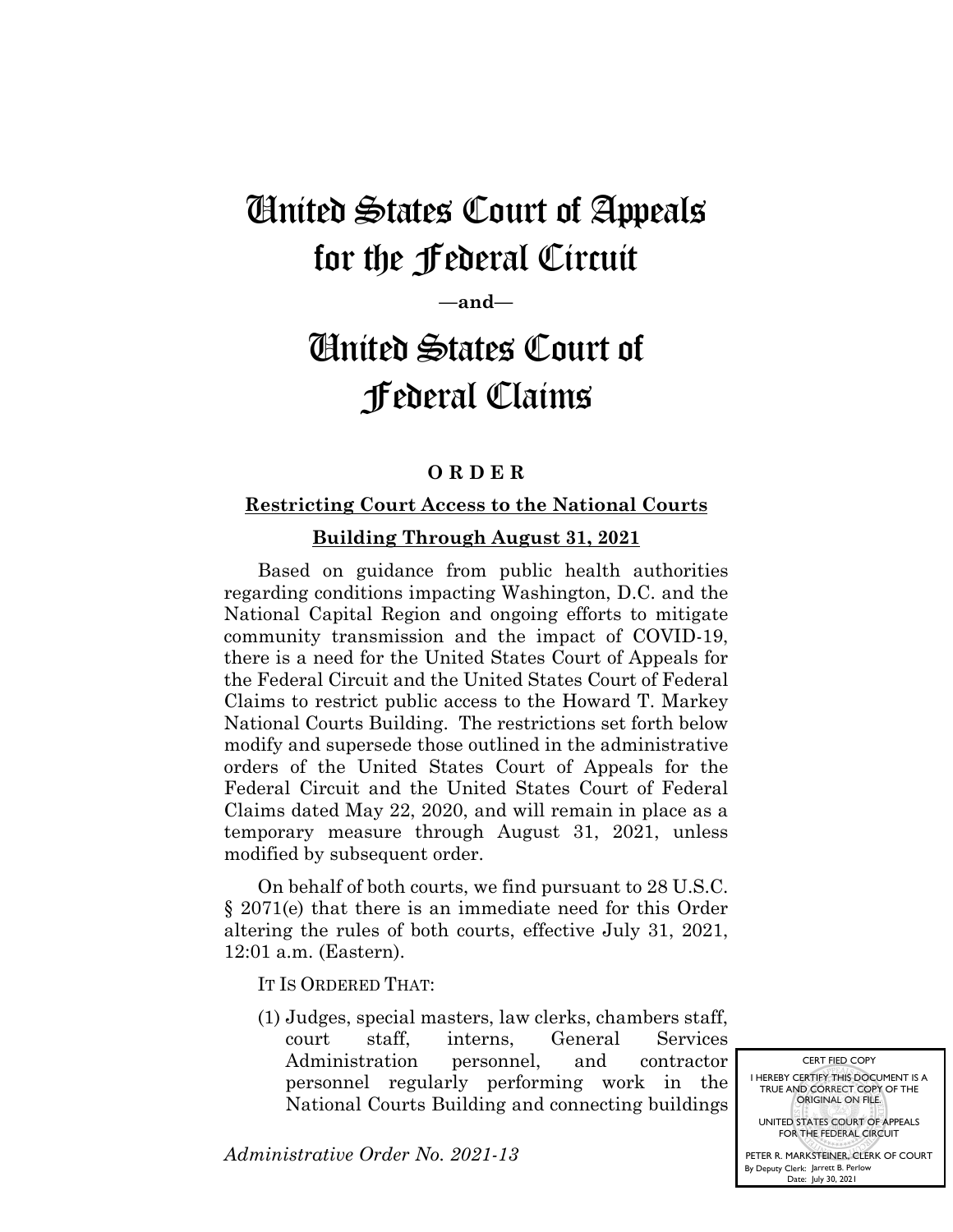(NCB), and law enforcement and security personnel and contractors assigned to the NCB will be admitted to the NCB upon the presentation of appropriate identifying credentials.

- (2) Litigants, witnesses, and any other parties who will be physically present in the NCB because of their participation in a scheduled hearing that day will be admitted to the NCB upon the presentation of appropriate identifying credentials.
- (3) All others will be granted access to the NCB on a case-by-case basis by the Chief Judge of whichever court is appropriate under the circumstances, or her designee.
- (4) Requests for access must be submitted in writing, ideally via email, no later than 24 hours in advance, to the Circuit Executive and Clerk of Court of the United States Court of Appeals for the Federal Circuit or to the Clerk of Court of the United States Court of Federal Claims, whichever court is appropriate under the circumstances.
- (5) The following rules apply to all individuals entering the NCB for any purpose:
	- a. All individuals, regardless of their vaccination status must wear masks in all public areas of the National Courts Building and connecting buildings.
	- b. Fully vaccinated individuals may forego physical distancing requirements. Unvaccinated individuals must continue to observe physical distancing requirements. (Individuals are considered "fully vaccinated" for COVID-19 two weeks after receiving their second dose in a two-dose series vaccine or two weeks after receiving a single dose vaccine.)
	- c. Maximum capacity in the elevators located in the public lobby will be limited to no more than four riders at a time. Maximum capacity in the private judges and staff